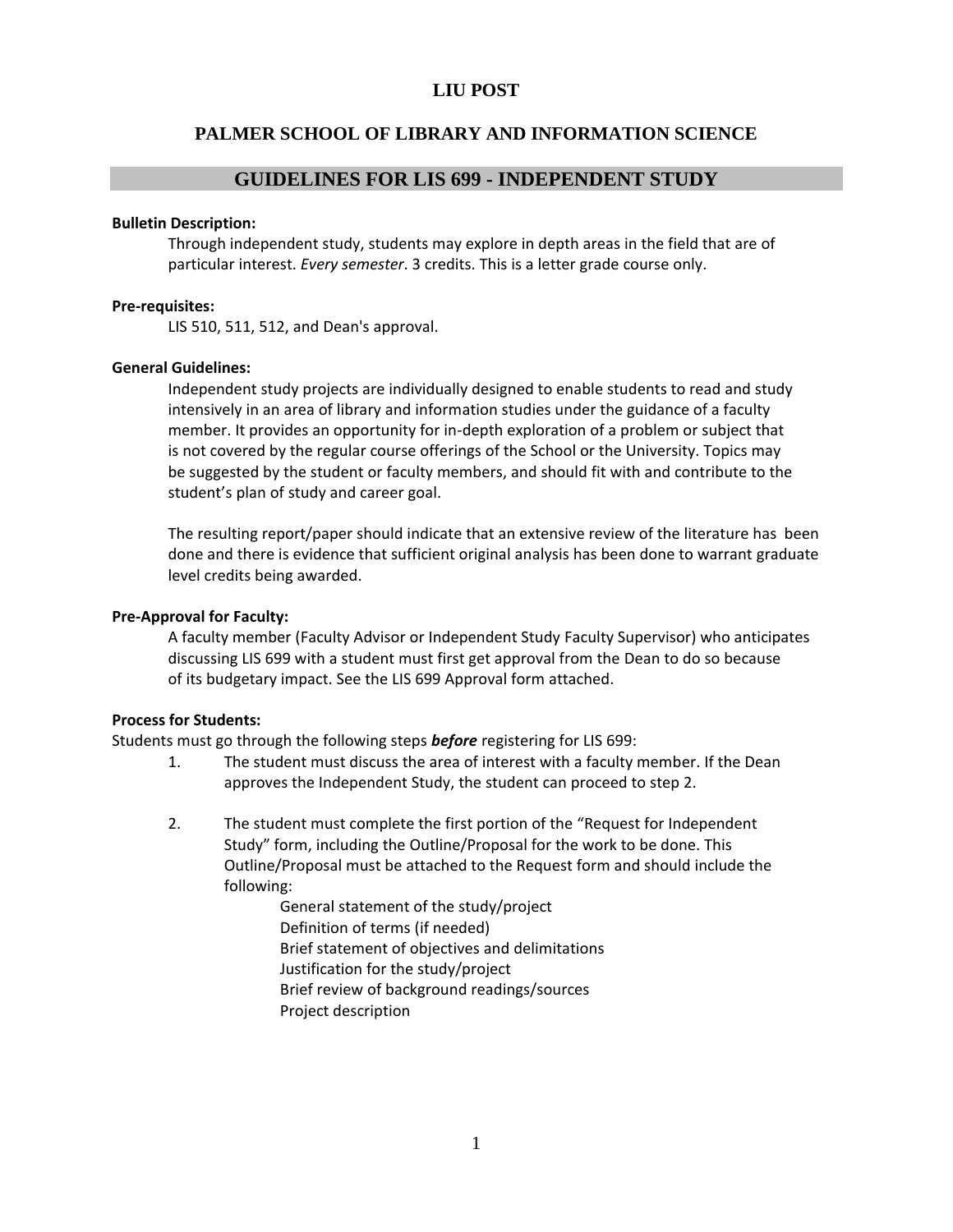Footnotes/bibliography Procedures to be followed during the semester, including stages at which the Faculty Supervisor will be consulted and a final due date.

- 3. The student's Faculty Advisor and the Independent Study Faculty Supervisor will complete the form, sign it in the appropriate places, and give it to the Dean for final approval.
- 4. The final approved copy of the Request form is filed in the student's file in the office. The Outline/Proposal is returned to the Independent Study Faculty Supervisor with a copy of the approved form. The student is given a copy of the approved form after all signatures are in place.
- 5. As the work progresses, the student is responsible for regular consultations with the Instructor so that work is monitored throughout the semester. A report or project that has not been discussed with the Instructor as it develops will not be accepted.
- 6. Any work submitted must be produced on a word processor, submitted on the date due, and adhere to a standardized style manual such as the A.P.A. or Chicago.
- 7. The final work submitted will be the primary basis for a grade for the Independent Study. The final work is usually a written paper but may also be an exhibit, a publishable article, a video or a public presentation.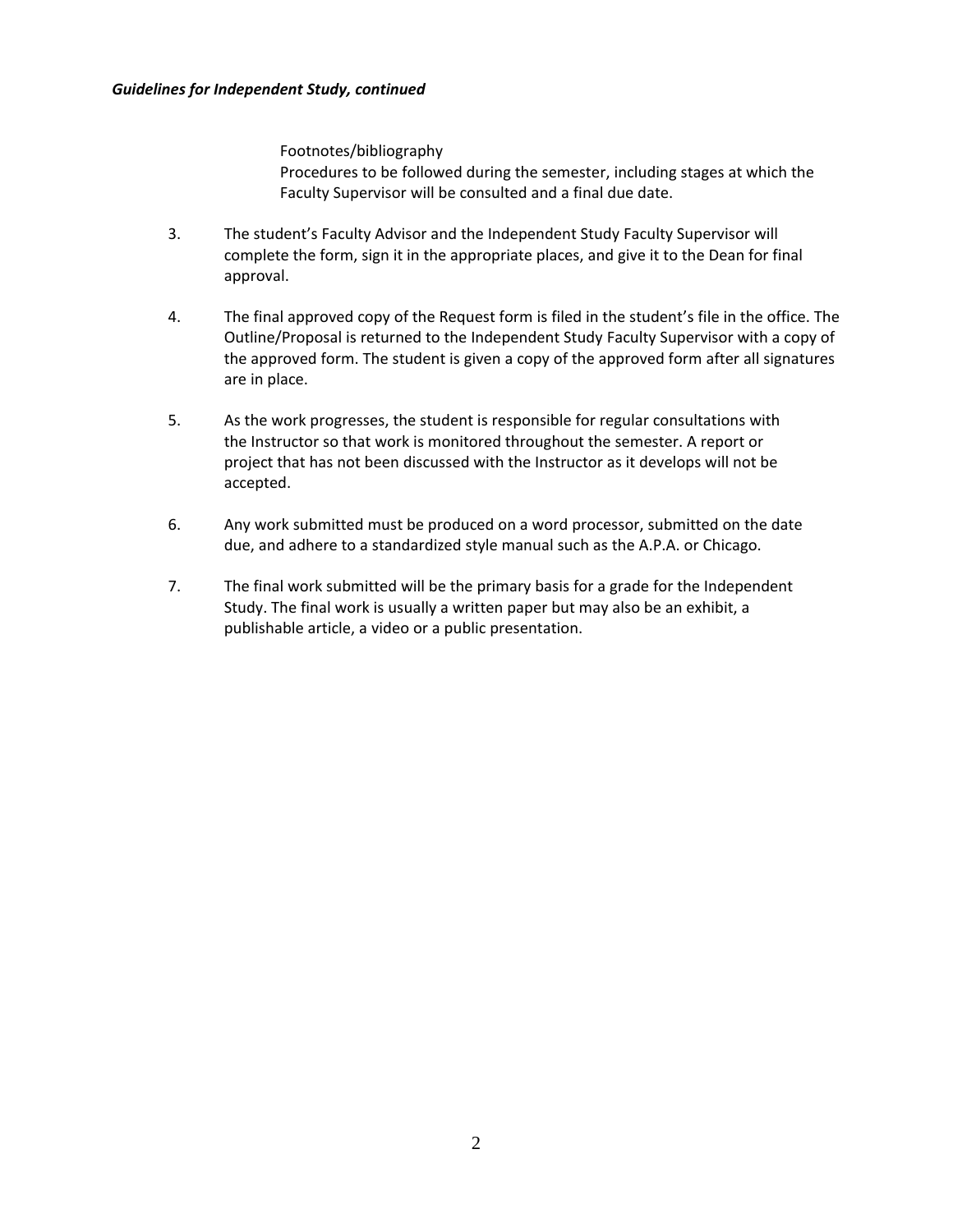# **LIU POST**

## **PALMER SCHOOL OF LIBRARY AND INFORMATION SCIENCE**

## **APPROVAL TO SUPERVISE INDEPENDENT STUDY (LIS 699)**

| Name of Faculty Supervisor                                                    |                                                                                       |  |  |  |  |  |
|-------------------------------------------------------------------------------|---------------------------------------------------------------------------------------|--|--|--|--|--|
|                                                                               | 10 to register for LIS 699 in the methods (California) to register for LIS 699 in the |  |  |  |  |  |
| Name of Student                                                               | ID#                                                                                   |  |  |  |  |  |
| _______________semester, 20_______ for _______ credits in the general area of |                                                                                       |  |  |  |  |  |
|                                                                               |                                                                                       |  |  |  |  |  |
|                                                                               |                                                                                       |  |  |  |  |  |
|                                                                               |                                                                                       |  |  |  |  |  |
| Signature of Dean                                                             |                                                                                       |  |  |  |  |  |
|                                                                               |                                                                                       |  |  |  |  |  |
|                                                                               |                                                                                       |  |  |  |  |  |

cc: Academic Counselor Originator